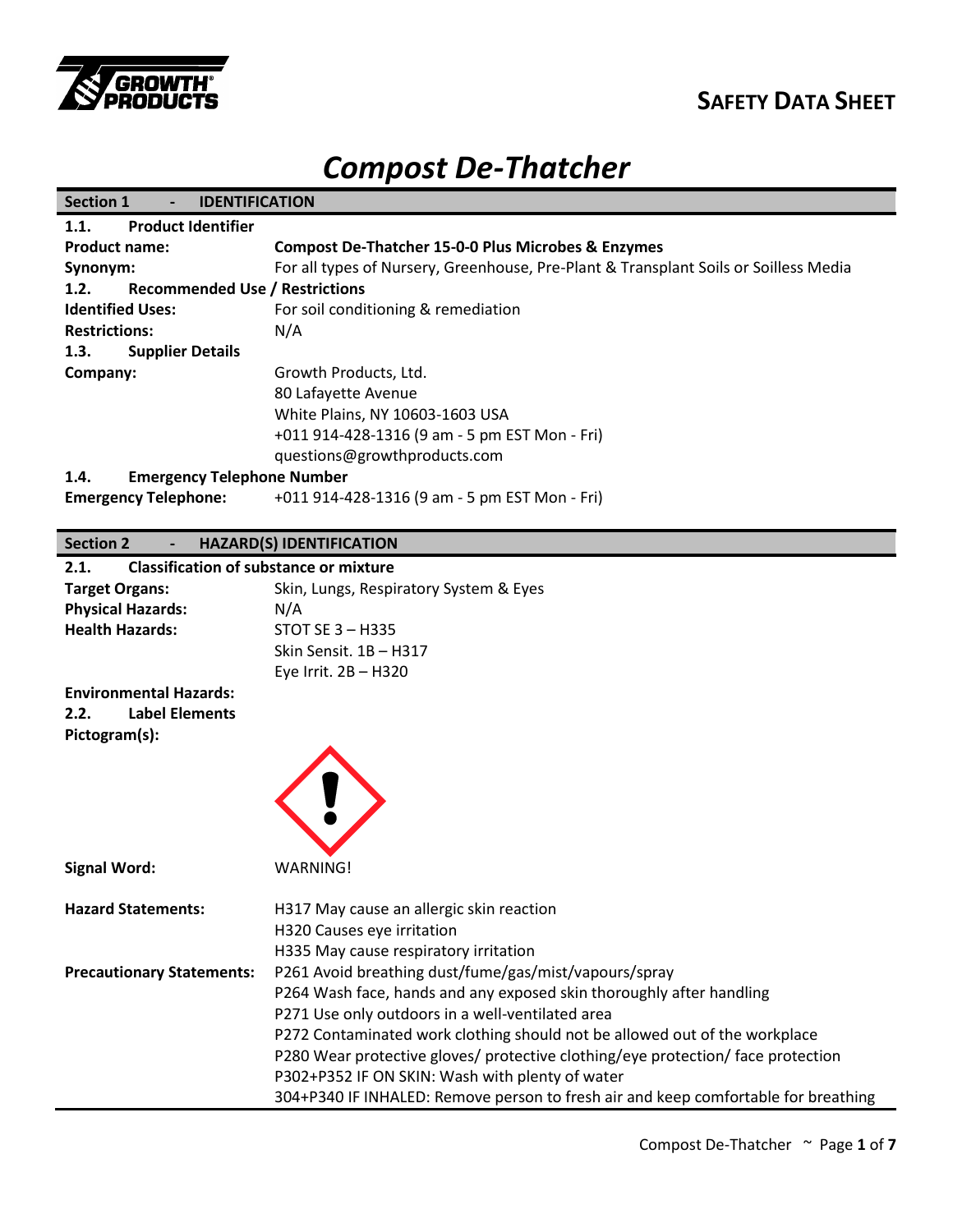

## **SAFETY DATA SHEET**

| <b>Precautionary Statements</b> | P305+P351+P338 IF IN EYES: Rinse cautiously with water for several minutes. Remove |  |  |  |  |
|---------------------------------|------------------------------------------------------------------------------------|--|--|--|--|
| Continued:                      | contact lenses, if present and easy to do. Continue rinsing                        |  |  |  |  |
|                                 | P312 Call a POISON CENTER or doctor if you feel unwell                             |  |  |  |  |
|                                 | P333+P313 If skin irritation occurs: Get medical advice/attention                  |  |  |  |  |
|                                 | P326+P364 Take off contaminated clothing and wash it before reuse                  |  |  |  |  |
|                                 | P337+P313 If eye irritation persist. Get medical advice/attention                  |  |  |  |  |
|                                 | P403 +P233 Store in a well-ventilated place. Keep container tightly closed         |  |  |  |  |
|                                 | P405 Store locked up                                                               |  |  |  |  |
|                                 | P501 Dispose of contents/container in accordance with local/regional/international |  |  |  |  |
|                                 | regulations.                                                                       |  |  |  |  |

#### **2.3. Other Hazards**

This product does not contain any substance classified as PBT or vPvB

#### **NFPA Ratings**

| Health:                 |     | Slightly hazardous |
|-------------------------|-----|--------------------|
| <b>Flammability:</b>    |     | Will not burn      |
| <b>Reactivity:</b>      |     | Stable             |
| <b>Specific Hazard:</b> | N/A | Not applicable     |



#### **HMIS Ratings**

| Health:              |   | Serious hazard                    | <b>Health</b>                  | minor   |                         |
|----------------------|---|-----------------------------------|--------------------------------|---------|-------------------------|
| <b>Flammability:</b> | 0 | Minimal hazard                    | <b>Flammability</b>            | minimal | 0                       |
| <b>Reactivity:</b>   |   | Slight hazard                     | <b>Physical Hazard</b> minimal |         | $\overline{\mathbf{0}}$ |
| Personal (PPE):      | ◡ | Goggles, Gloves, Protective apron | <b>Personal Protection</b>     |         |                         |

#### **Section 3 - COMPOSITION/INFORMATION ON INGREDIENTS**

| 3.2. | <b>Mixtures</b>          |                         |                          |                          |                               |  |              |
|------|--------------------------|-------------------------|--------------------------|--------------------------|-------------------------------|--|--------------|
|      | <b>Chemical Name</b>     | <b>CAS Registry No.</b> | <b>REACH No.</b>         | <b>ENECS No.</b>         | <b>Classification</b>         |  |              |
|      |                          |                         |                          |                          | GHS-US                        |  |              |
|      | Urea:                    | $57-13-6$               | 01-2119463277-33         | 200-315-5                | Skin Irrit. 2 - H315          |  |              |
|      |                          |                         |                          |                          | Eye Irrit. 2A - H320          |  |              |
|      |                          |                         |                          |                          | STOT SE 3 - H335              |  |              |
|      | Methylene diurea:        | 13547-17-6              |                          |                          | <b>GHS</b>                    |  |              |
|      |                          |                         |                          |                          | Eye Irrit. 2A - H319          |  |              |
|      |                          |                         |                          |                          | No need for classification    |  |              |
|      | Dried bacillus subtilis: | 68038-70-0              |                          | $\overline{\phantom{0}}$ | according to GHS criteria for |  |              |
|      |                          |                         |                          |                          |                               |  | this product |
|      |                          |                         |                          |                          | GHS-US                        |  |              |
|      | Yucca schidigera:        | 223749-05-1             | -                        |                          | Eye Irrit. 2B - H320          |  |              |
|      |                          |                         |                          |                          | Skin Irrit. $3 - HH316$       |  |              |
|      | Kelp extract:            | 69235-69-4              | $\overline{\phantom{0}}$ |                          | Nontoxic                      |  |              |
|      |                          |                         |                          |                          |                               |  |              |

### **Section 4 - FIRST-AID MEASURES 4.1. Description of first-aid measures Inhalation:** Move affected person to fresh air at once and keep at rest. If breathing is difficult, give oxygen. If not breathing, give artificial respiration. Get medical attention/advice. **Ingestion: Do not induce vomiting!**Never give anything by mouth to an unconscious person. If conscious, rinse mouth thoroughly with water. If conscious, give water.Get medical attention/advice in symptoms persists.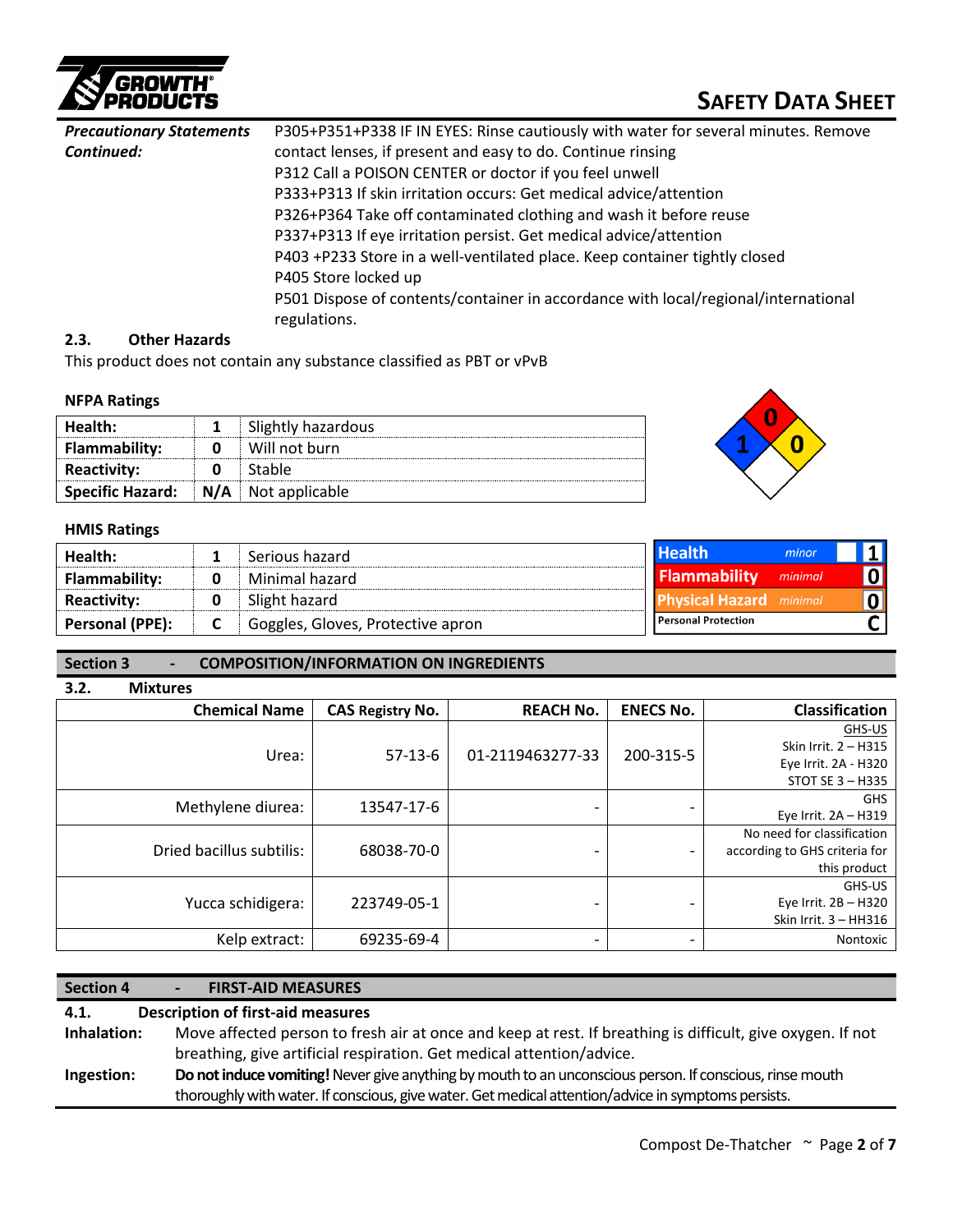

| <b>Skin Contact:</b>          |                                 | Flush with plenty of water for at least 15 minutes and take off all contaminated clothing. Get medical<br>attention/advice if irritation persists.                                                                                        |
|-------------------------------|---------------------------------|-------------------------------------------------------------------------------------------------------------------------------------------------------------------------------------------------------------------------------------------|
| <b>Eye Contact:</b>           |                                 | Rinse cautiously with plenty of water for at least 15 minutes and seek medical attention/advice if irritation persists.                                                                                                                   |
| 4.2.                          |                                 | Most important symptoms and effect, both acute and delayed                                                                                                                                                                                |
| Inhalation:                   |                                 | May cause respiratory irritation. There may be irritation of the throat with a feeling of tightness in the chest.                                                                                                                         |
| Ingestion:                    |                                 | Ingestion may cause nausea, vomiting and severe stomach and digestive irritation/burns. There may be soreness                                                                                                                             |
|                               |                                 | and redness of the mouth and throat.                                                                                                                                                                                                      |
| <b>Skin Contact:</b>          |                                 | Skin contact may cause redness and irritation, dermatitis. Prolonged or repeated skin contact can result in the                                                                                                                           |
|                               |                                 | development of allergy-like skin reactions (e.g. rashes, dermatitis and to individuals allergic to fish)                                                                                                                                  |
| <b>Eye Contact:</b>           |                                 | There may be irritation and redness. Profuse watering of the eyes.                                                                                                                                                                        |
| 4.3.                          |                                 | Indication of any immediate medical attention and special treatment needed                                                                                                                                                                |
| Notes for doctor:             |                                 | No specific recommendations. If in doubt, get medical attention promptly. Treatment may vary with the<br>condition of victim and specifics of incident.                                                                                   |
| <b>Specific treatments:</b>   |                                 | Eye bathing equipment should be available on the premises. Provide quick-drench showers and washing<br>facilities accessible to areas of use and handling. Have supplies and equipment for neutralization and<br>running water available. |
| <b>Section 5</b>              | <b>FIREFIGHTING MEASURES</b>    |                                                                                                                                                                                                                                           |
| 5.1.                          | <b>Extinguishing media</b>      |                                                                                                                                                                                                                                           |
|                               | Suitable extinguishing media:   | The product is not considered flammable. Use fire-extinguishing media suitable for<br>the surrounding environment.                                                                                                                        |
|                               | Unsuitable extinguishing media: | N/A                                                                                                                                                                                                                                       |
| <b>Environmental Hazards:</b> |                                 | Prevent spillage from entering drains. Any release to the environment may be                                                                                                                                                              |

subject to federal/national or local reporting requirements.

### **5.2. Special hazards arising from the substance or mixture**

**Specific hazards arising from the chemical:** N/A

**Hazardous combustion products:** Product components under conditions of fire may produce Ammonia; Nitrogen oxides; Biuret. Do not inhale smoke and gases. (See also Stability and Reactivity section).

**5.3. Advice for firefighters**

**Protective actions during firefighting:** No specific firefighting precautions known, Irritant, non-flammable, water soluble. Do not inhale gases created by fire Do not allow run-off from firefighting to enter drains or watercourses.

**Special protective equipment for firefighters:** Wear self-contained, NIOSH approved breathing apparatus and full protective clothing, including eye protection and boots.

### **Section 6 - ACCIDENTAL RELEASE MEASURES**

|                                                                                                                                                                                                                                                                                                                                                                                                                                             | 6.1. Personal precautions, protective equipment and emergency procedures                                      |                                                                                                                                                                               |  |  |  |  |
|---------------------------------------------------------------------------------------------------------------------------------------------------------------------------------------------------------------------------------------------------------------------------------------------------------------------------------------------------------------------------------------------------------------------------------------------|---------------------------------------------------------------------------------------------------------------|-------------------------------------------------------------------------------------------------------------------------------------------------------------------------------|--|--|--|--|
|                                                                                                                                                                                                                                                                                                                                                                                                                                             | Wear protective clothing as described in Section 8 of this safety data sheet.<br><b>Personal precautions:</b> |                                                                                                                                                                               |  |  |  |  |
| 6.2                                                                                                                                                                                                                                                                                                                                                                                                                                         | <b>Environmental precautions</b>                                                                              |                                                                                                                                                                               |  |  |  |  |
|                                                                                                                                                                                                                                                                                                                                                                                                                                             | <b>Environmental precautions:</b>                                                                             | Avoid the spillage or runoff entering drains, sewers or watercourses. Any release into<br>the environment may be subject to federal/national or local reporting requirements. |  |  |  |  |
| 6.3                                                                                                                                                                                                                                                                                                                                                                                                                                         |                                                                                                               | Methods and material for containment and cleanup                                                                                                                              |  |  |  |  |
| Stop leak if possible without risk. Contain and absorb spillage with sand, earth or other<br>Methods for cleaning up:<br>noncombustible material. Transfer to a suitable container for disposal. Clean surfaces thoroughly<br>with plenty of water to remove residual contamination. Dispose of all waste and cleanup<br>materials in accordance with regulations. Avoid the spillage or runoff entering drains, sewers or<br>watercourses. |                                                                                                               |                                                                                                                                                                               |  |  |  |  |
| 6.4                                                                                                                                                                                                                                                                                                                                                                                                                                         | Reference to other sections                                                                                   | For personal protection, see Section 8. For waste disposal, see Section 13.                                                                                                   |  |  |  |  |

**6.4 Reference to other sections** For personal protection, see Section 8. For waste disposal, see Section 13.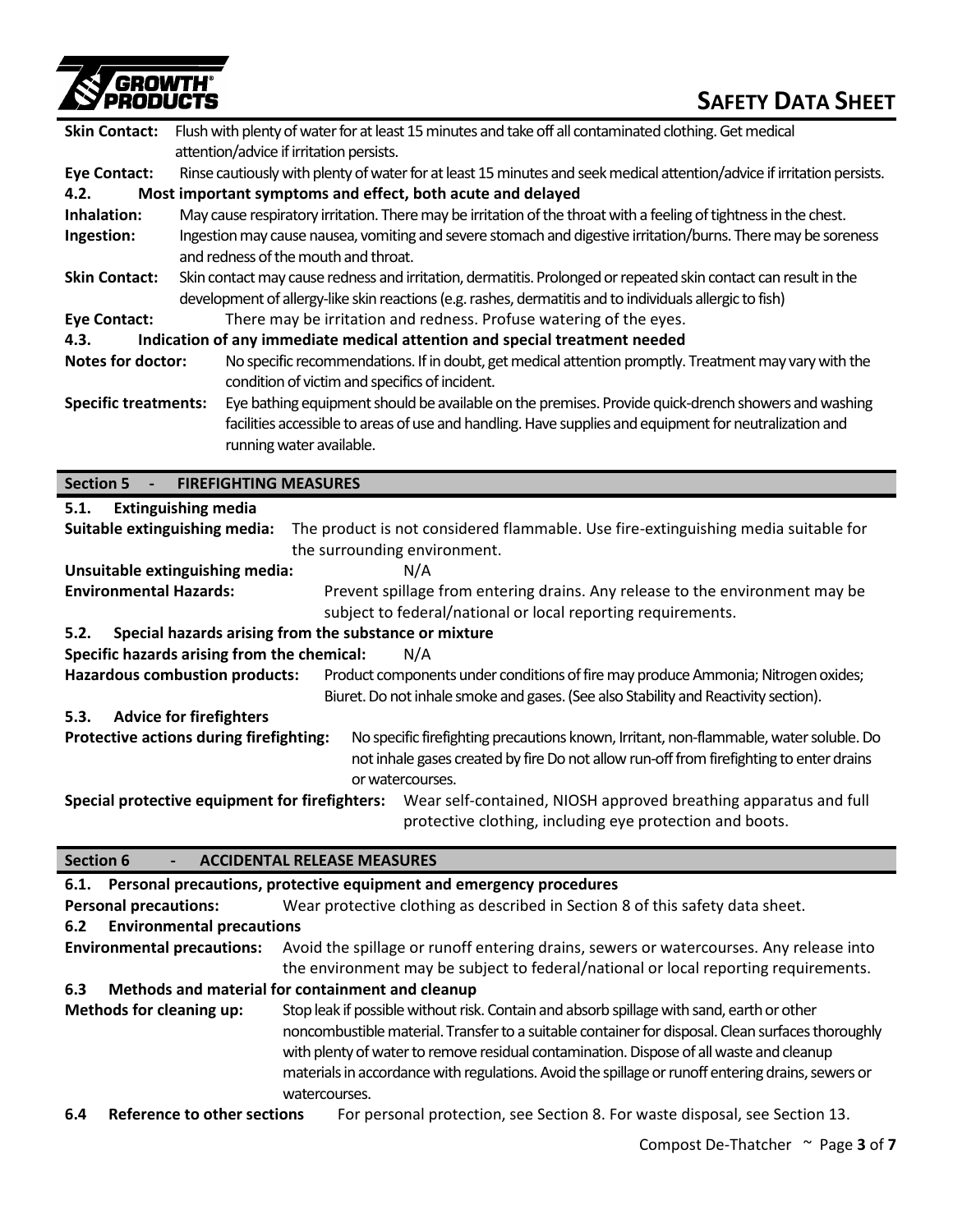

#### **Section 7 - HANDLING AND STORAGE**

#### **7.1. Precautions for Safe Handling**

**Using precautions:** Provide adequate ventilation. Avoid spilling, Avoid contact with skin and eyes. Wash hands thoroughly after handling.

**Advice on general occupational hygiene:** Do not eat, drink or smoke when using this product. Remove contaminated clothing and protective equipment before entering eating areas.

#### **7.2. Conditions for Safe Storage, Including Any Incompatibilities**

Storage precautions: Store closed in original container in a dry, cool and well-ventilated place. Store at temperatures above 5°C. Keep away from incompatible materials. Keep away from food, drink and animal feeding stuffs.

**7.3. Specific end use(s)** The identified uses for this product are detailed in Section 1.2.

#### **Section 8 - EXPOSURE CONTROLS / PERSONAL PROTECTION**

#### **8.1. Control Parameters Occupational exposure limits**

| <b>OCCUPATIONAL CAPOSULE INTIITS</b>      |                                              |                                                                                                 |                                     |
|-------------------------------------------|----------------------------------------------|-------------------------------------------------------------------------------------------------|-------------------------------------|
| <b>Material</b>                           | <b>Type</b>                                  | Value                                                                                           | <b>Source</b>                       |
| Urea (CAS 57-13-6):                       | <b>ACGIH TWA</b><br><b>OSHA PEL</b><br>(TWA) | 10 mg/m <sup>3</sup> – inhalation particulate<br>5 mg/m <sup>3</sup> – Respirable (particulate) | <b>USA ACGIH</b><br><b>USA OSHA</b> |
| Methylene diurea (CAS 13547-17-6):        | N/A                                          | N/A                                                                                             | N/A                                 |
| Dried bacillus subtilis (CAS 68038-70-0): | N/A                                          | N/A                                                                                             | N/A                                 |
| Yucca schidigera (CAS 223749-05-1):       | N/A                                          | N/A                                                                                             | Not listed in IFA<br>database       |
| Kelp extract (CAS 69235-69-4):            | N/A                                          | N/A                                                                                             | N/A                                 |

#### **8.2. Exposure controls**

#### **Protective equipment**

**General information:** Protective engineering solutions should be implemented and in use before personal protective equipment is considered.

- **Appropriate engineering controls:** Ensure that eyewash stations and safety showers are close to the workstation location. Ensure adequate ventilation, especially in confined areas to keep below nuisance dust limit of 15 mg/m<sup>3</sup>
- **Eye / face protection:** Use chemical splash-type goggles / safety glasses. Have eye wash station available in immediate vicinity.
- Hand protection: For hand protection, wear approved impermeable gloves. Thoroughly rinse the outside of gloves with water prior to removal. Inspect regularly for leaks.

**Other skin and body protection:** For body protection wear impervious clothing such as an approved splash protective suit, protective apron. Have emergency shower in immediate vicinity. Wash contaminated clothing before reuse. Handle in accordance with good hygiene and safety practices

**Hygiene measures:** Avoid breathing vapors, mist or gas. Clean water should be available for washing in case of eye or skin contamination.

**Respiratory protection:** If concentrations in excess of 10 ppm are expected, use NIOSH/DHHS approved selfcontained breathing apparatus (SCBA) or other approved air-supplied respirator (ASR) equipment (e.g., a full-face airline respirator (ALR)).

**Environmental exposure controls:** Eye bathing equipment should be available on the premises. Provide quickdrench showers and washing facilities accessible to areas of use and handling. Have supplies and equipment for neutralization and running water available. Ensure adequate ventilation, especially in confined areas.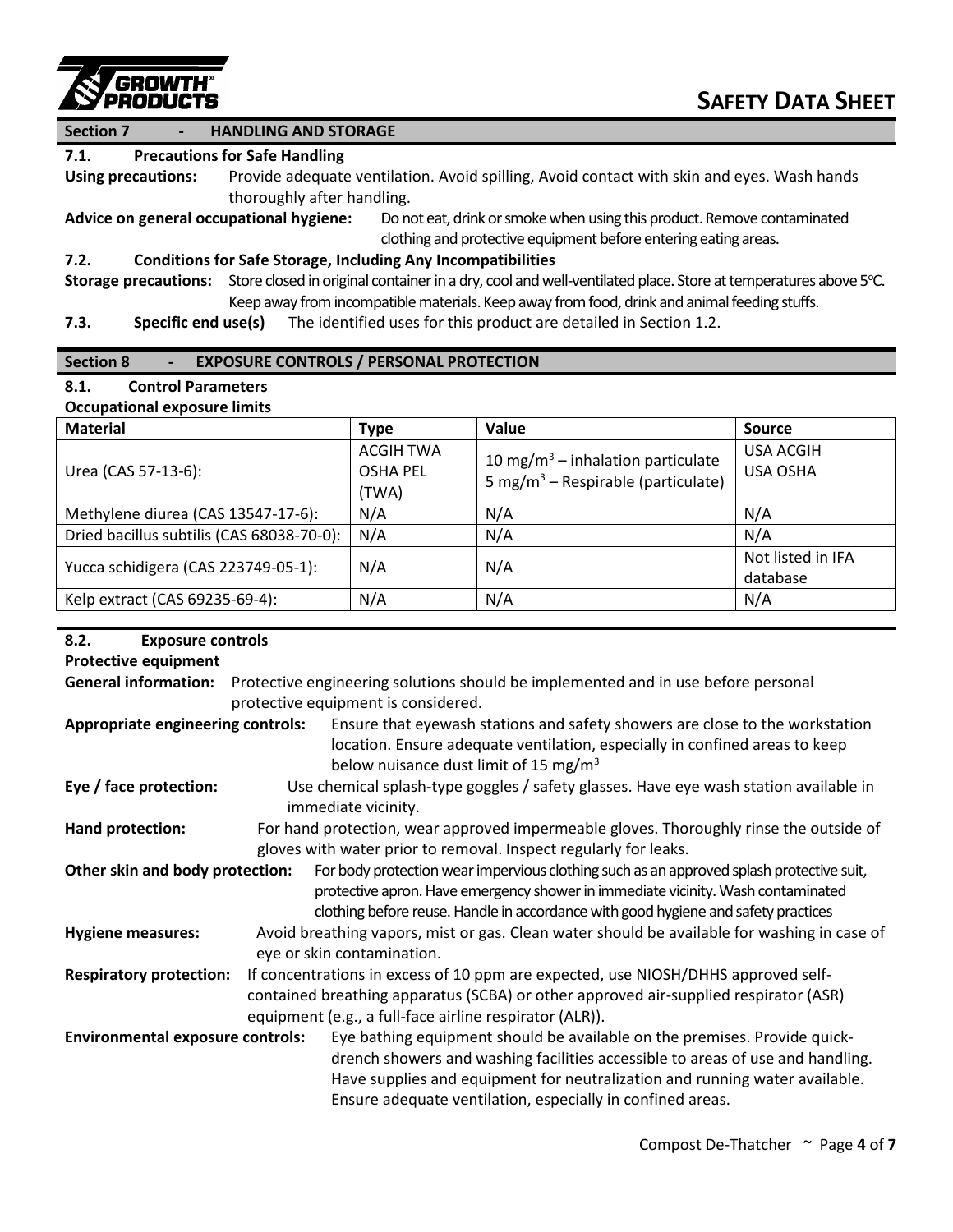

**Equipment:**



## **SAFETY DATA SHEET**

| <b>Section 9</b>                                    | PHYSICAL AND CHEMICAL PROPERTIES                                                                             |                                                                             |                                  |
|-----------------------------------------------------|--------------------------------------------------------------------------------------------------------------|-----------------------------------------------------------------------------|----------------------------------|
| 9.1.                                                | Information on basic physical and chemical properties                                                        |                                                                             |                                  |
| <b>Physical State:</b>                              | Liquid                                                                                                       | <b>Evaporation Rate:</b>                                                    | Same as water                    |
| Color                                               | <b>Brown</b>                                                                                                 | <b>Boiling Point:</b>                                                       | About 210°F / 199°C              |
| Odor:                                               | Organic Odor                                                                                                 | <b>Freezing Point:</b>                                                      | $24^{\circ}$ F / -4 $^{\circ}$ C |
| Weight per Gallon / Liter:                          | 10.4# @ 70°F / 1.24 Kg @ 21°C                                                                                | <b>Viscosity:</b>                                                           | 8-35 cps @ 21 Degrees C          |
| <b>Storage Life at 70F:</b>                         | >2 years                                                                                                     | <b>Flash Point/Method:</b>                                                  | Noncombustible                   |
| pH-21C:                                             | $7 - 8$                                                                                                      | <b>Vapor Pressure:</b>                                                      | N/A                              |
| Solubility:                                         | Completely miscible                                                                                          | <b>Storage Temperature:</b>                                                 | Above 40°F / 4°C                 |
|                                                     |                                                                                                              |                                                                             |                                  |
| <b>Section 10</b>                                   | <b>STABILITY AND REACTIVITY</b>                                                                              |                                                                             |                                  |
| 10.1.<br><b>Reactivity:</b>                         | Keep away from reducing agents, strong bases, organics, combustible material, and oxidizible                 |                                                                             |                                  |
|                                                     | materials. Avoid heating this substance.                                                                     |                                                                             |                                  |
| 10.2.<br><b>Chemical Stability:</b>                 | Stable under normal conditions. Decomposes on heating. Stable under recommended                              |                                                                             |                                  |
|                                                     | storage conditions.                                                                                          |                                                                             |                                  |
| 10.3.<br><b>Possibility of Hazardous Reactions:</b> |                                                                                                              | Contact with organic substances may cause fire or explosion. Contact with   |                                  |
|                                                     |                                                                                                              | metals, metallic ions, alkalis, reducing agents and organic matter (such as |                                  |
|                                                     |                                                                                                              | alcohols or terpenes) may produce self-accelerated thermal decomposition.   |                                  |
| 10.4<br><b>Conditions to Avoid:</b>                 | Excessive heat; Contamination; Exposure to UV-rays; pH variations. Store out of direct light.                |                                                                             |                                  |
| 10.5<br><b>Incompatible Materials</b>               |                                                                                                              |                                                                             |                                  |
| <b>Materials to avoid:</b>                          | Combustible materials. Copper alloys, galvanized iron. Strong reducing agents. Heavy metals. Iron. Copper    |                                                                             |                                  |
|                                                     | alloys. Contact with metals, metallic ions, alkalis, reducing agents and organic matter (such as alcohols or |                                                                             |                                  |
|                                                     | terpenes) may produce self-accelerated thermal decomposition.                                                |                                                                             |                                  |
| 10.6<br><b>Hazardous Decomposition Products:</b>    |                                                                                                              | Oxygen which supports combustion. Liable to produce overpressure            |                                  |
|                                                     | in container.                                                                                                |                                                                             |                                  |
|                                                     |                                                                                                              |                                                                             |                                  |
| <b>Section 11</b>                                   | <b>TOXICOLOGICAL INFORMATION</b>                                                                             |                                                                             |                                  |

| 11.1.                                         | <b>Information on Toxicological Effects</b> |                                                                                                                        |  |  |  |
|-----------------------------------------------|---------------------------------------------|------------------------------------------------------------------------------------------------------------------------|--|--|--|
|                                               | <b>Toxicological effects:</b>               |                                                                                                                        |  |  |  |
| <b>Acute toxicity Dermal LD<sub>50</sub>:</b> |                                             | 0.5 ml dosage level (rabbit)                                                                                           |  |  |  |
| <b>Acute toxicity Oral LD<sub>50</sub>:</b>   |                                             | 5000 mg/kg dosage level (rat)                                                                                          |  |  |  |
| Acute toxicity Inhalation LD <sub>50</sub> :  |                                             | N/A                                                                                                                    |  |  |  |
| <b>Chronic Toxicity:</b>                      |                                             | N/A                                                                                                                    |  |  |  |
| Symptoms:                                     |                                             | Dust, fume, gas, vapors, mists, can cause upper airway irritation, inflammation of the nose, hoarseness,               |  |  |  |
|                                               |                                             | shortness of breath, and a sensation of burning or tightness in the chest. Prolonged exposure to concentrated          |  |  |  |
|                                               |                                             | dust, fume, vapor or to dilute solutions can cause irritation, especially to individuals allergic to fish. Exposure to |  |  |  |
|                                               |                                             | dust, fume, gas, vapor, mist can cause stinging pain and tearing of eyes.                                              |  |  |  |
| Teratogenicity:                               | N/A                                         |                                                                                                                        |  |  |  |
| <b>Mutagenicity:</b>                          |                                             | This product is not recognized as mutagenic by Research Agencies. In vivo tests did not show mutagenic effects.        |  |  |  |
| <b>Embryotoxicity:</b>                        |                                             | N/A                                                                                                                    |  |  |  |
| <b>Specific Target Organ Toxicity:</b>        |                                             | N/A                                                                                                                    |  |  |  |
| <b>Reproductive Toxicity:</b>                 |                                             | No toxicity to reproduction in animal studies.                                                                         |  |  |  |
| <b>STOT SE:</b>                               |                                             | Not Classified                                                                                                         |  |  |  |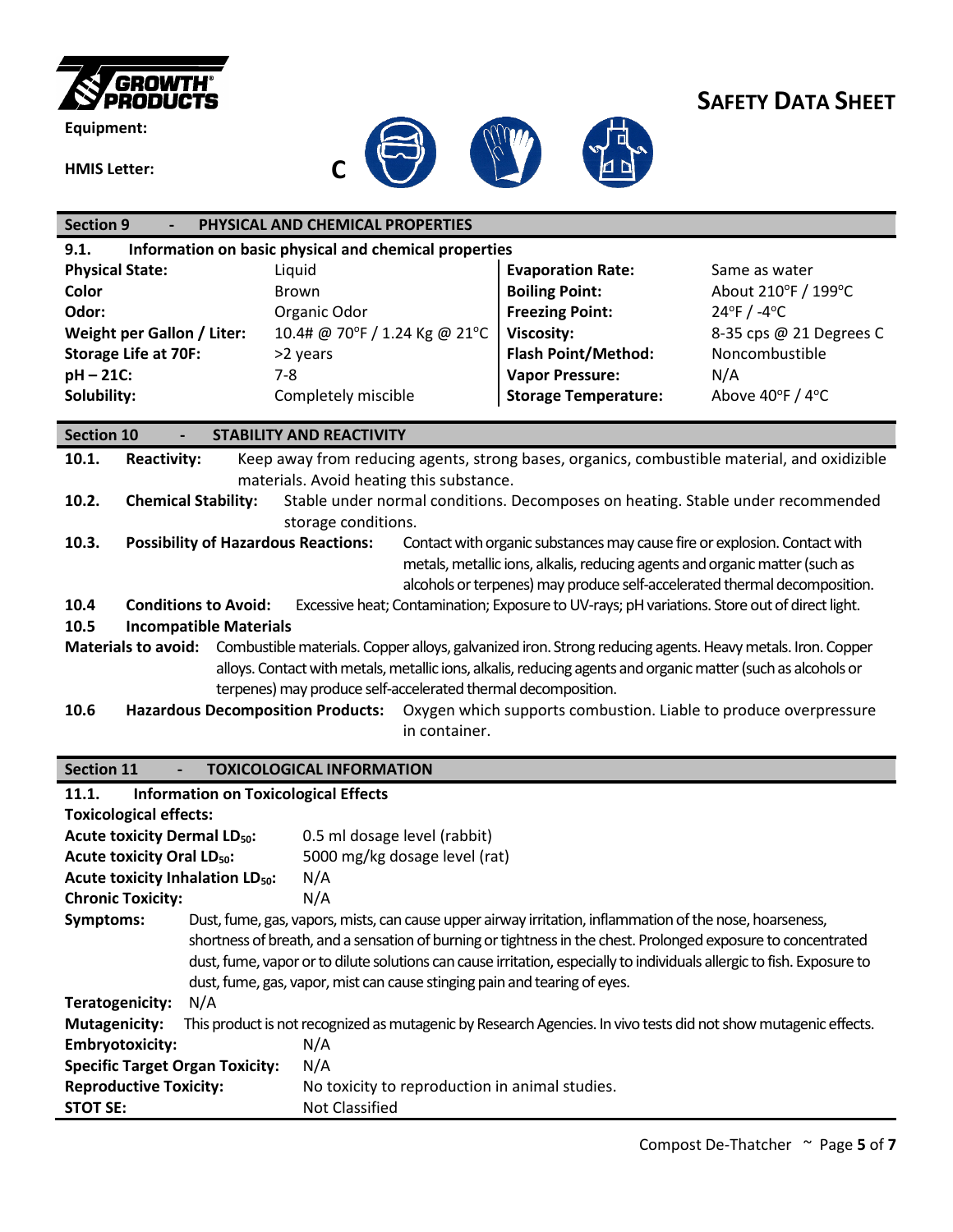

| <b>STOT RE:</b> |                                   |      | Not Classified                        |               |     |       |     |
|-----------------|-----------------------------------|------|---------------------------------------|---------------|-----|-------|-----|
|                 | <b>Target Organs:</b>             |      | Eyes, Lungs, Respiratory System, Skin |               |     |       |     |
|                 | <b>Respiratory Sensitization:</b> |      | N/A                                   |               |     |       |     |
|                 | <b>Skin Sensitization:</b>        |      | Moderately irritating                 |               |     |       |     |
|                 | Carcinogenicity                   |      |                                       |               |     |       |     |
| IARC:           | N/A                               | NTP: | N/A                                   | <b>ACGIH:</b> | N/A | OSHA: | N/A |

**Section 12 - ECOLOGICAL INFORMATION**

**Ecotoxicity**

**12.1. Toxicity:** Not expected to have significant environmental effects

**12.2. Persistence and degradability:** Degradable

**Persistence and Degradability:**

**12.3. Bioaccumulative potential:** Not bioaccumulative

**Partition coefficient:**

**12.4. Mobility in Soil:** Will likely be mobile in the environment due to its water solubility.

**12.5. Results of PBT and vPvB Assessment:** Not listed in EIS PBT List.

**12.6. Other Adverse Effects:** N/A

#### **Section 13 - DISPOSAL CONSIDERATIONS**

**13.1. Waste Treatment Methods**

**Disposal methods:** Users should review their operations in terms of the applicable federal/national or local regulations and consult with appropriate regulatory agencies if necessary before disposing of waste product, residue and/or container. Product as shipped Section 13

#### **Section 14 - TRANSPORTATION INFORMATION**

**General:** Product is a non-regulated material; not flammable, not corrosive, not explosive and not radioactive. In accordance with DOT / TDG / ADR / RID / ADNR / IMDG / ICAO / IATA

| <b>Regulatory</b>  | 14.1              | 14.2            | 14.3      | 14.1           | 14.5              | 14.6               | <b>Additional</b>  |
|--------------------|-------------------|-----------------|-----------|----------------|-------------------|--------------------|--------------------|
| <b>Information</b> | <b>UN Number</b>  | <b>Proper</b>   | Class(es) | <b>Packing</b> | Environmental     | <b>Special</b>     | <b>Information</b> |
|                    |                   | <b>Shipping</b> |           | Group          | Hazard            | <b>Precautions</b> |                    |
|                    |                   | <b>Name</b>     |           |                |                   | <b>For User</b>    |                    |
| ADR / RID          | Not regulated for | Not             | Not       | Not            | Not classified as | N/A                | N/A                |
| Class              | transportation    | regulated       | regulated | regulated      | marine pollutant  |                    |                    |
| <b>ADNR</b>        | Not regulated for | Not             | Not       | Not            | Not classified as | N/A                | N/A                |
| <b>Class</b>       | transportation    | regulated       | regulated | regulated      | marine pollutant  |                    |                    |
| <b>IMDG</b>        | Not regulated for | Not             | Not       | Not            | Not classified as | N/A                | N/A                |
| <b>Class</b>       | transportation    | regulated       | regulated | regulated      | marine pollutant  |                    |                    |
| <b>IATA</b>        | Not regulated for | Not             | Not       | Not            | Not classified as | N/A                | N/A                |
| class              | transportation    | regulated       | regulated | regulated      | marine pollutant  |                    |                    |

**14.7. Transport in Bulk According to Annex II of MARPOL73/78 and the IBC Code:** N/A

#### **Section 15 - REGULATORY INFORMATION**

**15.1. Safety, health and Environmental Regulations / Legislation Specific for the Substance or Mixture EU legislation:** Regulation(EC) No 1272/2008 of the European Parliament and the Councilof 16 December 2008 on classification, labelling and packaging of substances and mixtures (as amended). Commission Regulation (EU) No 453/2010 of May 2010. **Clean Water Act:** This product does not contain any substances regulated as pollutants pursuant to the Clean Water Act (40 CFR 122.21 and 40 CFR 122.42)